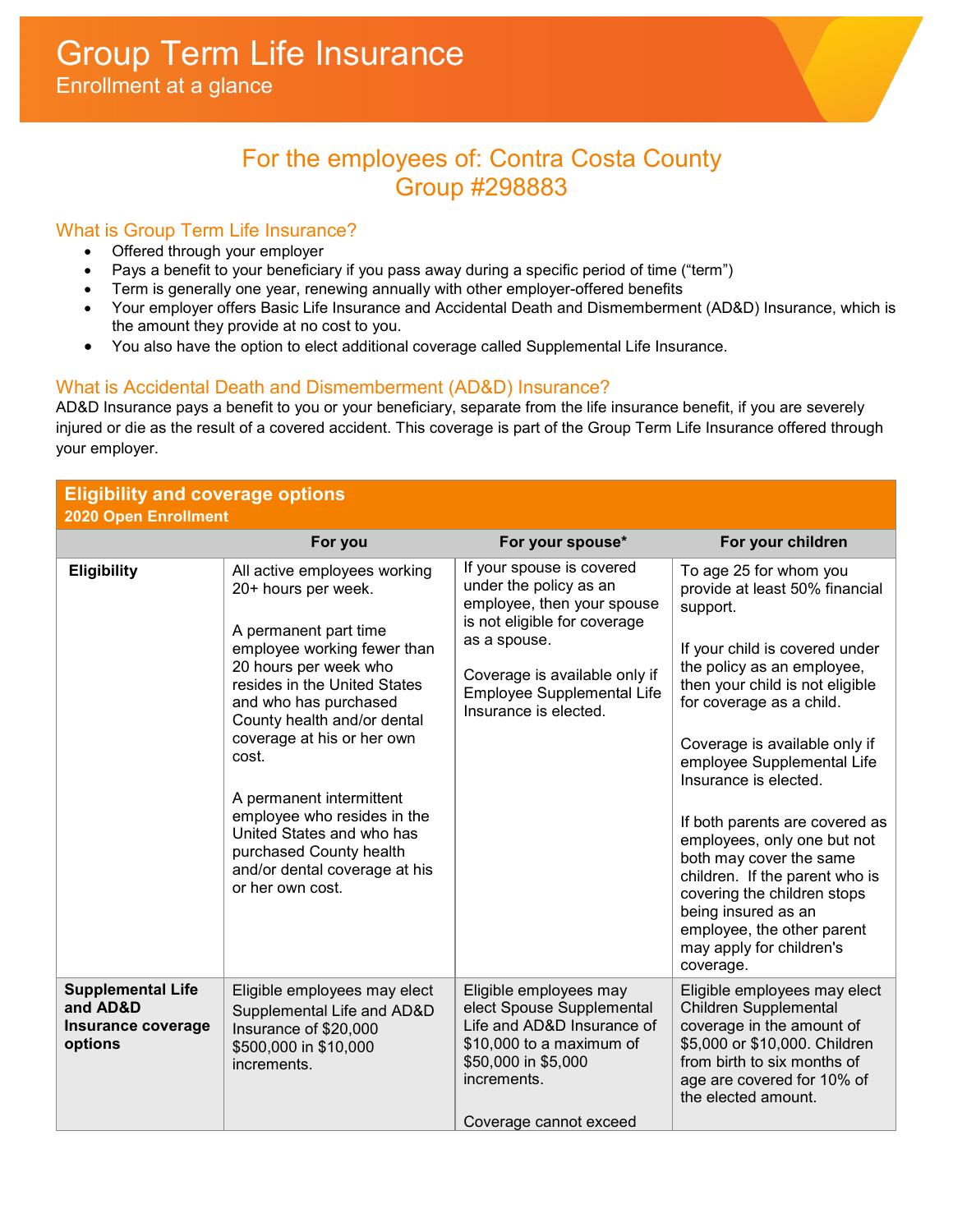|                                                                                                                                           |                                                                                                                                                                                                                                                                                                                                     | 50% of your approved<br>employee Supplemental Life<br>Insurance amount.                                                                                                                                                                                                                                                                                                   |                                                                                                                                                                                                                           |
|-------------------------------------------------------------------------------------------------------------------------------------------|-------------------------------------------------------------------------------------------------------------------------------------------------------------------------------------------------------------------------------------------------------------------------------------------------------------------------------------|---------------------------------------------------------------------------------------------------------------------------------------------------------------------------------------------------------------------------------------------------------------------------------------------------------------------------------------------------------------------------|---------------------------------------------------------------------------------------------------------------------------------------------------------------------------------------------------------------------------|
| <b>Guaranteed issue</b><br>(GI) limit                                                                                                     | You may elect \$150,000<br>without providing evidence of<br>insurability during the current<br>enrollment period.                                                                                                                                                                                                                   | You may elect up to \$50,000<br>without providing evidence<br>of insurability during the<br>current enrollment period.                                                                                                                                                                                                                                                    | You may elect up to \$10,000<br>without providing evidence of<br>insurability during the current<br>enrollment period.                                                                                                    |
| <b>Evidence of</b><br>insurability (health<br>questions)                                                                                  | <b>Total Supplemental Life</b><br>Insurance coverage up to<br>\$500,000 is available if you<br>provide evidence of insurability<br>subject to approval by the<br>insurance company.<br>When evidence of insurability<br>is required, the insurance<br>company will need to approve<br>it before coverage becomes<br>effective.      | Not applicable.                                                                                                                                                                                                                                                                                                                                                           | Not applicable.                                                                                                                                                                                                           |
| Increases in<br>coverage                                                                                                                  | You may elect to increase your<br>current coverage amount up to<br>a total amount of \$150,000<br>without providing evidence of<br>insurability during the current<br>enrollment period.                                                                                                                                            | You may elect to increase<br>your current Spouse<br>coverage amount up to a<br>total of \$50,000 without<br>providing evidence of<br>insurability on your spouse<br>during the current enrollment<br>period.                                                                                                                                                              | You may elect to increase<br>your current Children's<br>coverage amount up to a total<br>amount of \$10,000 without<br>providing evidence of<br>insurability on your children<br>during the current enrollment<br>period. |
| <b>Age reductions</b><br>Note: Your payroll<br>deductions will be<br>adjusted to pay<br>premium based on<br>the new benefit<br>amount(s). | From January 1 of the year in<br>which you reach age 70 to<br>January 1 of the year in which<br>you reach 75, your benefit<br>amount reduces to 65% of<br>original coverage.<br>From January 1 of the year in<br>which you reach age 75, and<br>the years following, your<br>benefit amount reduces to<br>50% of original coverage. | From January 1 of the year<br>in which your spouse<br>reaches age 70 to January 1<br>of the year in which your<br>spouse reaches age 75, the<br>benefit amount reduces to<br>65% of original coverage.<br>From January 1 of the year<br>in which your spouse<br>reaches age 75, and the<br>years following, the benefit<br>amount reduces to 50% of<br>original coverage. | Not applicable                                                                                                                                                                                                            |

\*The use of "spouse" in this document means a person insured as a spouse as described in the certificate of insurance or rider. This may include domestic partners or civil union partners as defined by the group policy. Please contact your employer for more information.

What does my life insurance include?<br>The benefits listed below are included with your life insurance coverage.

- **Accelerated Death Benefit:** If you have a medical condition that requires permanent continuous confinement in an institution or are diagnosed with a terminal illness with a limited life expectancy, you may receive a portion of your death benefit while still living.
- **Accidental Death and Dismemberment (AD&D) Insurance:** Pays a benefit to you or your beneficiary, separate from the life insurance benefit, if you are severely injured or die as the result of a covered accident. The proceeds can be used however you or your beneficiary would like.
- **Conversion**: You may convert life insurance coverage to an individual Whole Life Insurance policy when you leave your employer or due to loss of eligibility under the employer's group policy.

ReliaStar Life Insurance Company, a member of the Voya® family of companies

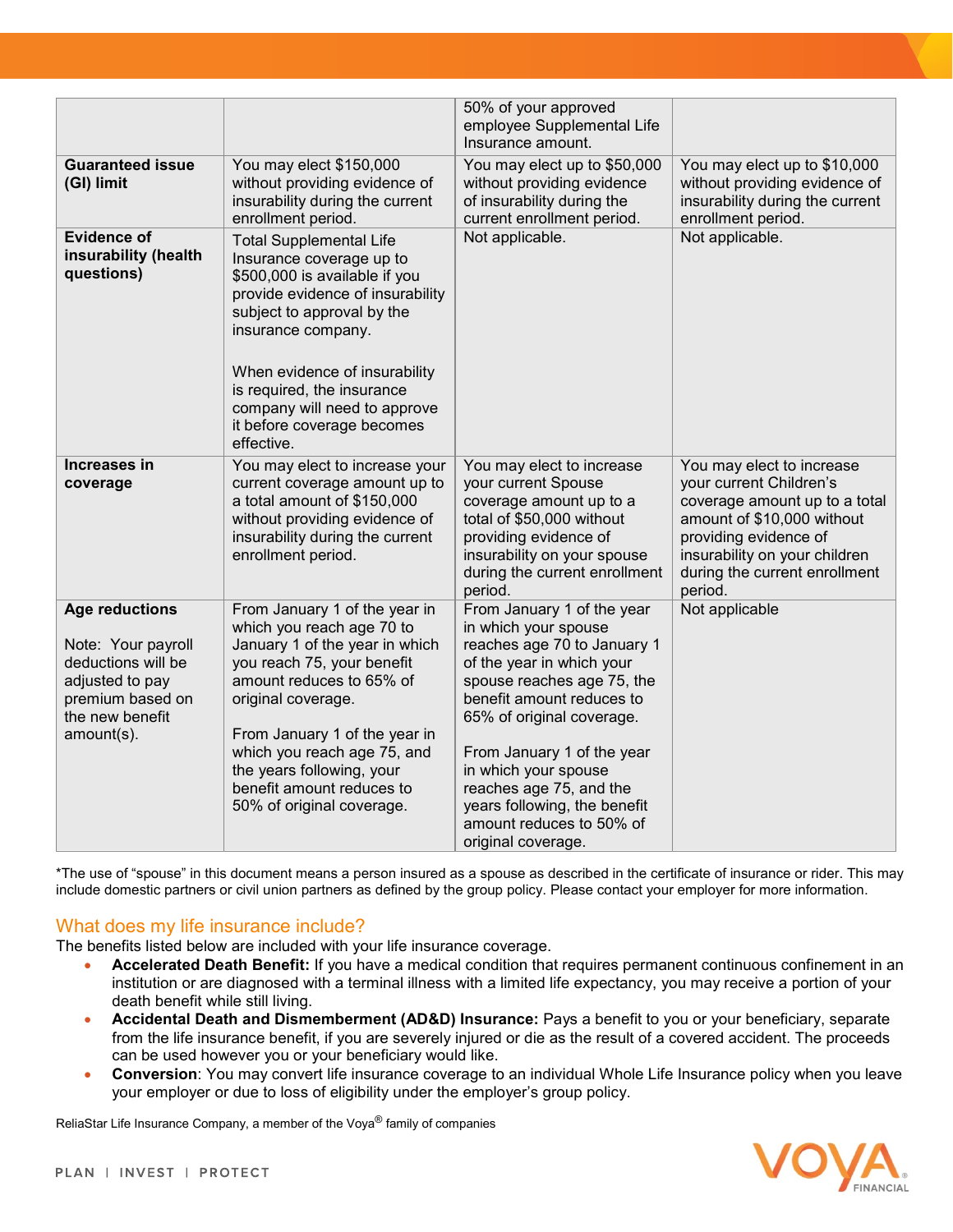- **Portability**: You may apply to continue your Supplemental coverage when you leave your current employer, and pay premiums to the insurance company directly.
- **Waiver of Premium**: If you become unable to work due to total disability, your Basic and Supplemental Life Insurance can be continued without premium payment.
- **Convenient payroll deductions**: Premium deductions for Supplemental coverages are taken directly from your paycheck, so you never have to worry about late payments or lapse notices.

A complete description of benefits, limitations, exclusions and termination of coverage will be provided in the certificate of insurance and riders.

### How much does my life insurance cost?

Rates shown are guaranteed until January 1, 2024.

| <b>Employee and Spouse Supplemental Life</b><br><b>Insurance Rates</b> |                                         |
|------------------------------------------------------------------------|-----------------------------------------|
| <b>Employee or</b><br><b>Spouse age</b>                                | Monthly rate per \$1,000 of<br>coverage |
| Under 25                                                               | \$0.05                                  |
| $25 - 29$                                                              | \$0.06                                  |
| 30-34                                                                  | \$0.08                                  |
| 35-39                                                                  | \$0.09                                  |
| 40-44                                                                  | \$0.12                                  |
| 45-49                                                                  | \$0.20                                  |
| 50-54                                                                  | \$0.32                                  |
| 55-59                                                                  | \$0.57                                  |
| 60-64                                                                  | \$0.97                                  |
| 65-69                                                                  | \$1.80                                  |

The rates are per individual.

 $70 +$  \$3.50

Use the steps below to calculate your premium for you and your spouse based on the amount of insurance you elected:

Step 1: Enter the rate per \$1,000 based on age: Step 2: Take the amount of insurance and divide it by 1,000: (Example: For \$150,000 of coverage, enter "150") Step 3: Multiply lines 1 and 2 (this is your monthly cost):

Monthly cost for your children: (covers all eligible children) Enter the monthly cost for the amount of coverage from the table above:

### Exclusions and limitations

There are no exclusions for Basic or Supplemental Life Insurance. AD&D Insurance has exclusions that are described in the certificate of insurance or rider.

VOVA